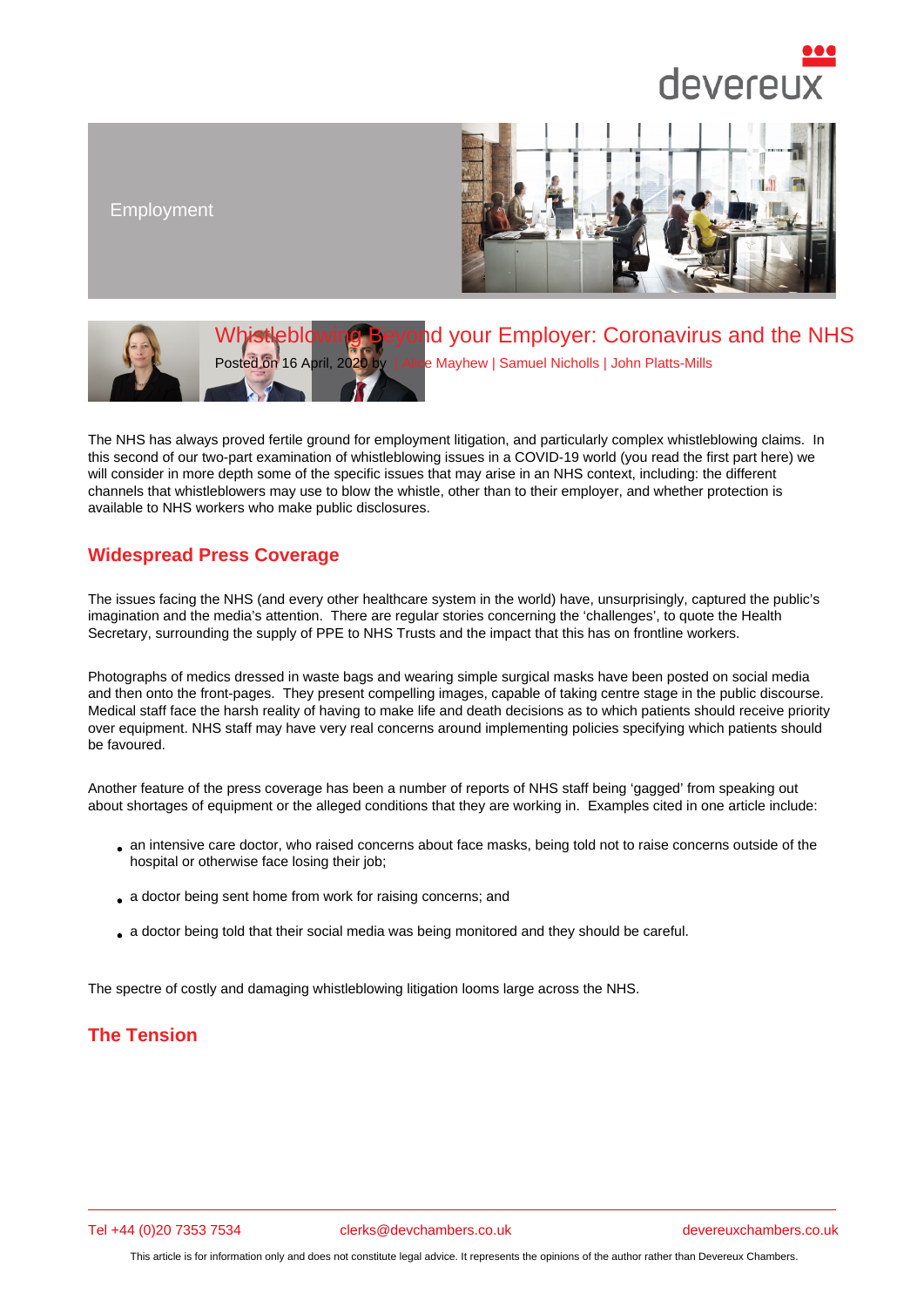The tension between competing interests is obvious – on the one hand the staff working in difficult and unprecedented conditions want to feel that they and their families are being properly protected. On the other hand, the NHS Trusts have an obvious and legitimate interest in maintaining public confidence in the services that they provide, against a background of the restrictions that have been imposed upon them both by the virus and supply chains. Part of maintaining such public confidence is no doubt seen as encouraging their staff to convey a positive public image.

The competing interests of NHS medical staff and Trusts would appear to be on a potential collision course.

# Disciplinary Measures

A specific element of the statutory framework which may assume particular prominence in COVID-19 NHS whistleblowing claims concerns the manner of the alleged disclosure. A 'qualifying disclosure' is made in accordance with section 43C ERA 1996 if the worker makes the disclosure to their 'employer'. However, workers may be drawn to disclose information on social media, or even to the press, rather than using internal channels, feeling perhaps that this is the only way that they can be heard. The following scenario is foreseeable:

A member of a Trust's staff posts something to social media, perhaps depicting medics in sub-optimal PPE. The individual may or may not have realised the post would gain wide spread traction. Nonetheless, the post comes to the attention of their Trust and is seen as inappropriate and unprofessional, risking undermining public confidence in the Trust or the NHS more generally. The member of staff that posts such an image may of course see themselves as a whistleblower, particularly if it appears to them that management have not responded to previous concerns raised by that staff member or indeed others. It would seem likely that a worker who is the subject of disciplinary action as a result will assert that their actions amount to a 'qualifying disclosure' and merit protection under the relevant provisions of the Employment Rights Act 1996. This route may be open to the worker regardless of whether or not they thought about whether they were whistleblowing at the time of the post.

#### When will protection attach to a disclosure – the general position

A disclosure of 'qualifying information' to an employer (section 43(1)(a)) is capable of being a 'protected disclosure', however, if the worker reasonably believes that the 'relevant failure' relates solely or mainly to the conduct of another person then a disclosure to that other person is also capable of being a protected (section 43C(1)(b)). If therefore the mischief that the worker is complaining about is caused by the conduct of a third party, for instance a member of central government, those concerns can be raised directly with that third person.

## When will protection attach to a disclosure made to a third party?

A disclosure is also capable of being protected if it is made to a 'prescribed person' (essentially public authorities) and if the disclosure falls within the scope of the remit of that 'prescribed person' (section 43F(1)). A list of 'prescribed persons' and their field of responsibility is contained in the Schedule to the Public Interest Disclosure (Prescribed Persons) Order 2014, for example in the context of the COVID-19 pandemic: the Secretary of State for Health is prescribed in relation to, for instance, 'protecting the public in England from disease and other dangers to health…'.

In addition to section 43F, section 43G offers some assistance to a whistleblower going to a third-party or via social media. Under section 43G, a disclosure may be protected if the whistleblower can show any of the following:

Tel +44 (0)20 7353 7534 clerks@devchambers.co.uk devereuxchambers.co.uk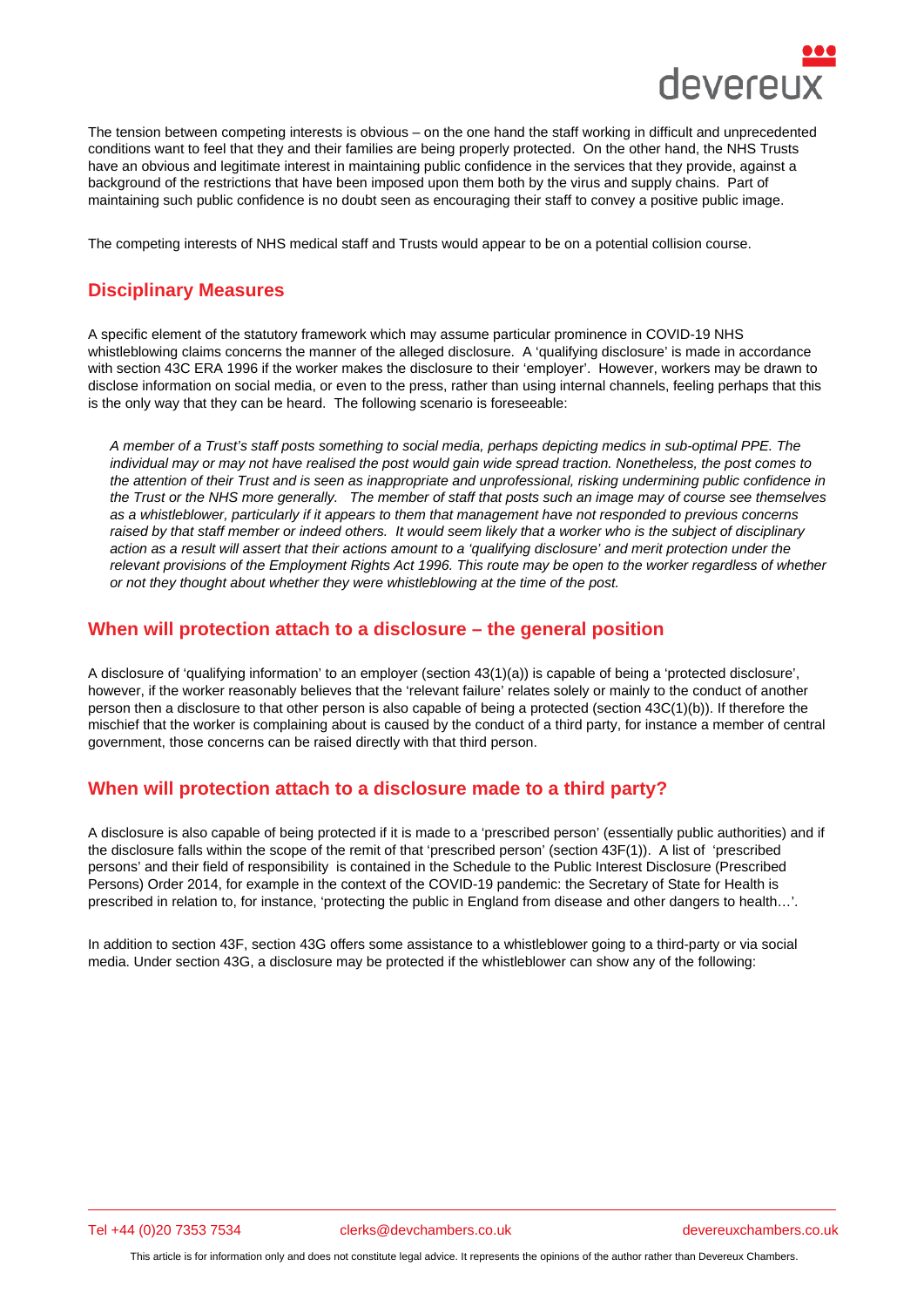- $\bullet$  43(2)(a): they reasonably believed they would otherwise have been subjected to a detriment by their employer if they made the disclosure to them or a prescribed person (see section 43F);
- $\bullet$  43(2)(b): where there is no prescribed person, they reasonably believed that it is likely that evidence relating to the relevant failure will be destroyed or concealed if they make the disclosure to their employer; or
- $\bullet$  43(2)(c): the worker has previously made a disclosure of substantially the same information to their employer or to a prescribed person. The information disclosed need only been substantially the same as was previously disclosed and may even be expanded to include what the employer did or didn't do after the original disclosure.

In order for any of the exceptions to apply, any worker making such a disclosure must also believe that the information is true, and that belief must be reasonable; the disclosure must not be made for personal gain, and it must be reasonable for them to have made the disclosure in the circumstances of the case (section 43G(1)).

In determining for the whether it is reasonable for the worker to make the disclosure, what 'shall' be taken into account is set out in in section 43G(3), including: the identity of the person to whom the disclosure is made; the seriousness of the relevant failure; and whether the relevant failure is continuing or is likely to occur in the future; and whether the disclosure is made in breach of the duty of confidentiality owed by the employer to any other person.

Where the wrongdoing identified by the worker is isolated, or at a lower level, the requirements contained in section 43G can present an onerous obstacle and, as a result, the exception to the general rule that the disclosure should be made to the employer may have limited applicability in the majority of whistleblowing cases.

However, it seems to us, that in the context of the NHS in the midst of the COVID-19 pandemic section 43G may present an opportunity for claimants, particularly if the worker can demonstrate that his or her Trust was seeking to actively prevent such disclosures being made.

## The Exceptionally Serious Case

Where the disclosure relates to a failure of an 'exceptionally serious nature' (section 43H) then the worker does not need to satisfy the conditions in section 43G(2). However, even where the failure is of an 'exceptionally serious nature', the worker must still show that they reasonably believe that the information is true and, that the disclosure must be made in good faith not be made for personal gain and, it must be reasonable for them to have made the disclosure in the circumstances of the case. When considering the reasonableness of the worker's disclosure the identity of the person to whom the disclosure is made is to be taken into account (section 43H(2)).

The ERA 1996 offers no guidance on what may be 'exceptionally serious', and it remains to be seen what factual circumstances may give rise to successful reliance on this exception. It seems arguable that disclosures about a lack of PPE, oxygen and ventilators (to name just a few) might fall within the scope of 'exceptionally serious'.

## **Summary**

Trusts should therefore tread carefully when suggesting to staff that they should not be raising concerns outside the precinct of the Trust, as they may be providing ammunition for staff to claim that their disclosure should attract protection as they reasonably believed that they may be victimised if they had made their disclosure to the Trust first.

The importance of both sides to a potential dispute taking appropriate legal advice at the earliest opportunity cannot be over emphasised.

Tel +44 (0)20 7353 7534 clerks@devchambers.co.uk devereuxchambers.co.uk